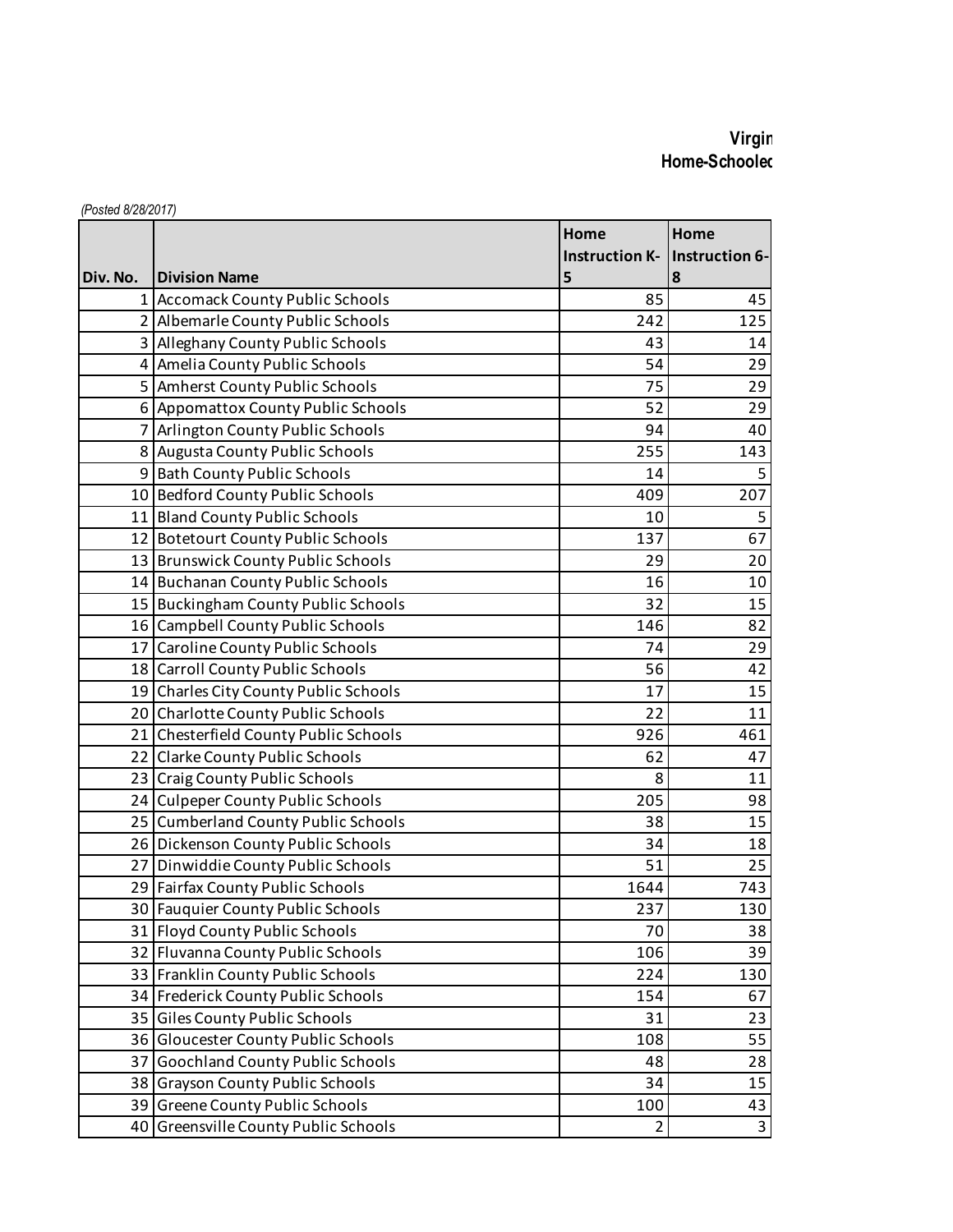| 41 Halifax County Public Schools        | 50   | 51             |
|-----------------------------------------|------|----------------|
| 42 Hanover County Public Schools        | 294  | 178            |
| 43 Henrico County Public Schools        | 437  | 236            |
| 44 Henry County Public Schools          | 70   | 40             |
| 45 Highland County Public Schools       | 5    | 3              |
| 46 Isle of Wight County Public Schools  | 121  | 68             |
| 48 King George County Public Schools    | 183  | 81             |
| 49 King and Queen County Public Schools | 22   | 13             |
| 50 King William County Public Schools   | 55   | 33             |
| 51 Lancaster County Public Schools      | 17   | 8              |
| 52 Lee County Public Schools            | 36   | 23             |
| 53 Loudoun County Public Schools        | 878  | 401            |
| 54 Louisa County Public Schools         | 84   | 36             |
| 55 Lunenburg County Public Schools      | 15   | 11             |
| 56 Madison County Public Schools        | 51   | 24             |
| 57 Mathews County Public Schools        | 16   | 3              |
| 58 Mecklenburg County Public Schools    | 34   | 25             |
| 59 Middlesex County Public Schools      | 23   | $\overline{2}$ |
| 60 Montgomery County Public Schools     | 180  | 102            |
| 62 Nelson County Public Schools         | 35   | 14             |
| 63 New Kent County Public Schools       | 59   | 35             |
| 65 Northampton County Public Schools    | 16   | 14             |
| 66 Northumberland County Public Schools | 14   | 8              |
| 67 Nottoway County Public Schools       | 24   | 20             |
| 68 Orange County Public Schools         | 126  | 49             |
| 69 Page County Public Schools           | 24   | 16             |
| 70 Patrick County Public Schools        | 30   | 16             |
| 71 Pittsylvania County Public Schools   | 105  | 59             |
| 72 Powhatan County Public Schools       | 114  | 77             |
| 73 Prince Edward County Public Schools  | 72   | 30             |
| 74 Prince George County Public Schools  | 90   | 31             |
| 75 Prince William County Public Schools | 1160 | 431            |
| 77 Pulaski County Public Schools        | 61   | 15             |
| 78 Rappahannock County Public Schools   | 24   | 11             |
| 79 Richmond County Public Schools       | 20   | 9              |
| 80 Roanoke County Public Schools        | 273  | 136            |
| 81 Rockbridge County Public Schools     | 66   | 23             |
| 82 Rockingham County Public Schools     | 247  | 108            |
| 83 Russell County Public Schools        | 0    | 0              |
| 84 Scott County Public Schools          | 45   | 14             |
| 85 Shenandoah County Public Schools     | 129  | 53             |
| 86 Smyth County Public Schools          | 55   | 27             |
| 87 Southampton County Public Schools    | 40   | 26             |
| 88 Spotsylvania County Public Schools   | 482  | 249            |
| 89 Stafford County Public Schools       | 421  | 203            |
| 90 Surry County Public Schools          | 29   | 29             |
| 91 Sussex County Public Schools         | 7    | 7              |
| 92 Tazewell County Public Schools       | 55   | 27             |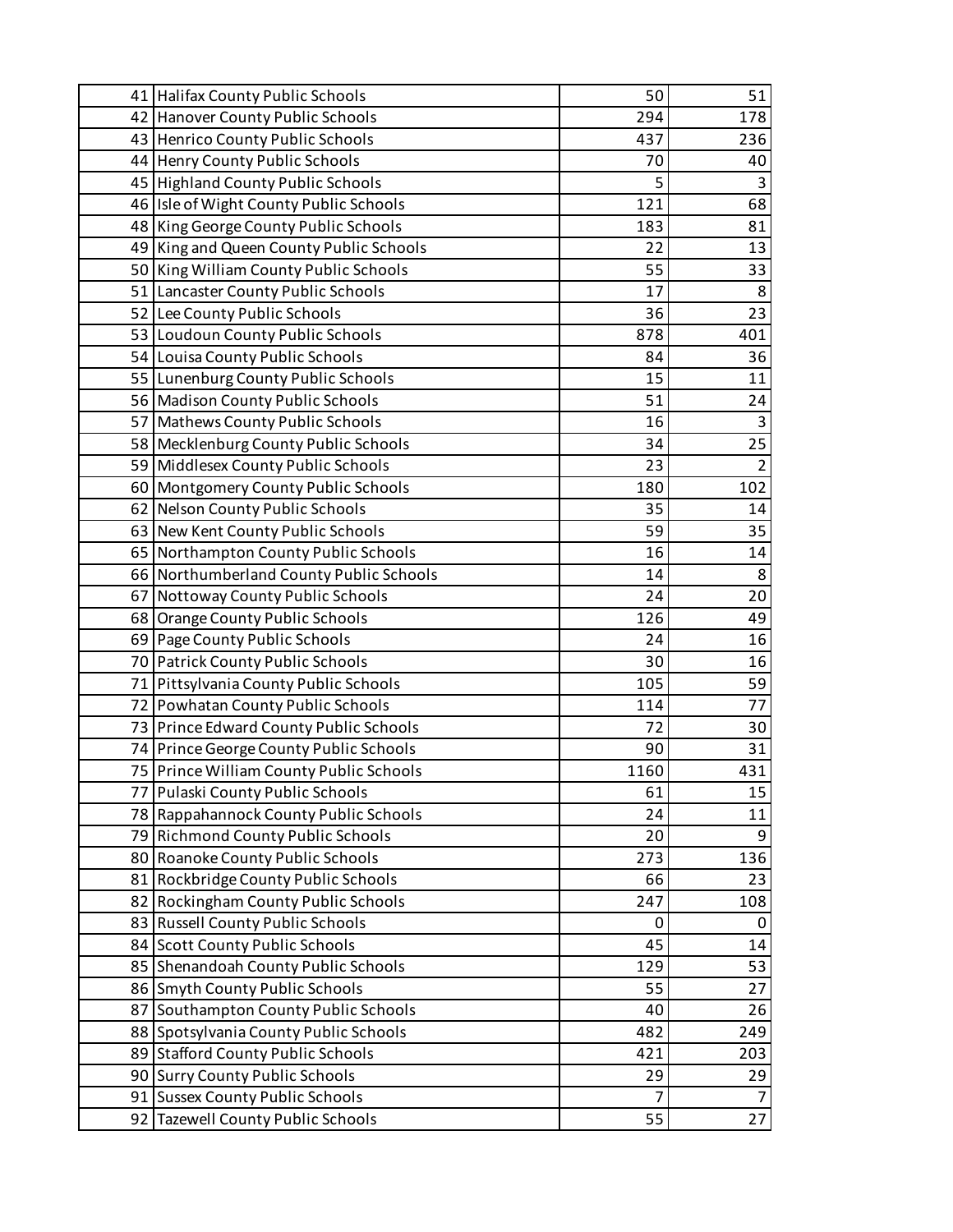|                     | 93 Warren County Public Schools                     | 193    | 89             |
|---------------------|-----------------------------------------------------|--------|----------------|
|                     | 94 Washington County Public Schools                 | 103    | 47             |
|                     | 95 Westmoreland County Public Schools               | 16     | 14             |
|                     | 96 Wise County Public Schools                       | 65     | 23             |
|                     | 97 Wythe County Public Schools                      | 54     | 25             |
|                     | 98 York County Public Schools                       | 164    | 87             |
|                     | 101 Alexandria City Public Schools                  | 94     | 29             |
|                     | 102 Bristol City Public Schools                     | 22     | 14             |
|                     | 103 Buena Vista City Public Schools                 | 25     | $\overline{7}$ |
|                     | 104 Charlottesville City Public Schools             | 56     | 29             |
|                     | 106 Colonial Heights City Public Schools            | 41     | 11             |
|                     | 107 Covington City Public Schools                   | 5      | $\overline{2}$ |
|                     | 108 Danville City Public Schools                    | 37     | 30             |
|                     | 109 Falls Church City Public Schools                | 13     | 4              |
|                     | 110 Fredericksburg City Public Schools              | 49     | 22             |
|                     | 111 Galax City Public Schools                       | 12     | 3              |
|                     | 112 Hampton City Public Schools                     | 190    | 93             |
|                     | 113 Harrisonburg City Public Schools                | 71     | 24             |
|                     | 114 Hopewell City Public Schools                    | 27     | 10             |
|                     | 115 Lynchburg City Public Schools                   | 0      | 0              |
|                     | 116 Martinsville City Public Schools                | 22     | $\overline{7}$ |
|                     | 117 Newport News City Public Schools                | 284    | 112            |
|                     | 118 Norfolk City Public Schools                     | 190    | 69             |
|                     | 120   Petersburg City Public Schools                | 33     | 14             |
|                     | 121 Portsmouth City Public Schools                  | 177    | 80             |
|                     | 122 Radford City Public Schools                     | 27     | 11             |
|                     | 123 Richmond City Public Schools                    | 121    | 81             |
|                     | 124 Roanoke City Public Schools                     | 148    | 50             |
|                     | 126 Staunton City Public Schools                    | 70     | 40             |
|                     | 127 Suffolk City Public Schools                     | 178    | 120            |
|                     | 128 Virginia Beach City Public Schools              | 674    | 298            |
|                     | 130 Waynesboro City Public Schools                  | 60     | 32             |
|                     | 131   Williamsburg-James City County Public Schools | 175    | 106            |
|                     | 132 Winchester City Public Schools                  | 48     | 24             |
|                     | 135 Franklin City Public Schools                    | 6      | $\overline{2}$ |
|                     | 136 Chesapeake City Public Schools                  | 406    | 287            |
|                     | 137 Lexington City Public Schools                   | 5      | 8              |
|                     | 138 Emporia                                         | 0      | 0              |
|                     | 139 Salem City Public Schools                       | 32     | 18             |
|                     | 142 Poquoson City Public Schools                    | 23     | 11             |
|                     | 143 Manassas City Public Schools                    | 81     | 48             |
|                     | 144 Manassas Park City Public Schools               | 25     | 14             |
|                     | 202 Colonial Beach Public Schools                   | 16     | $\overline{7}$ |
|                     | 207 West Point Public Schools                       | 3      | 3              |
|                     |                                                     |        |                |
|                     |                                                     |        |                |
| <b>State Totals</b> |                                                     | 16,379 | 8,031          |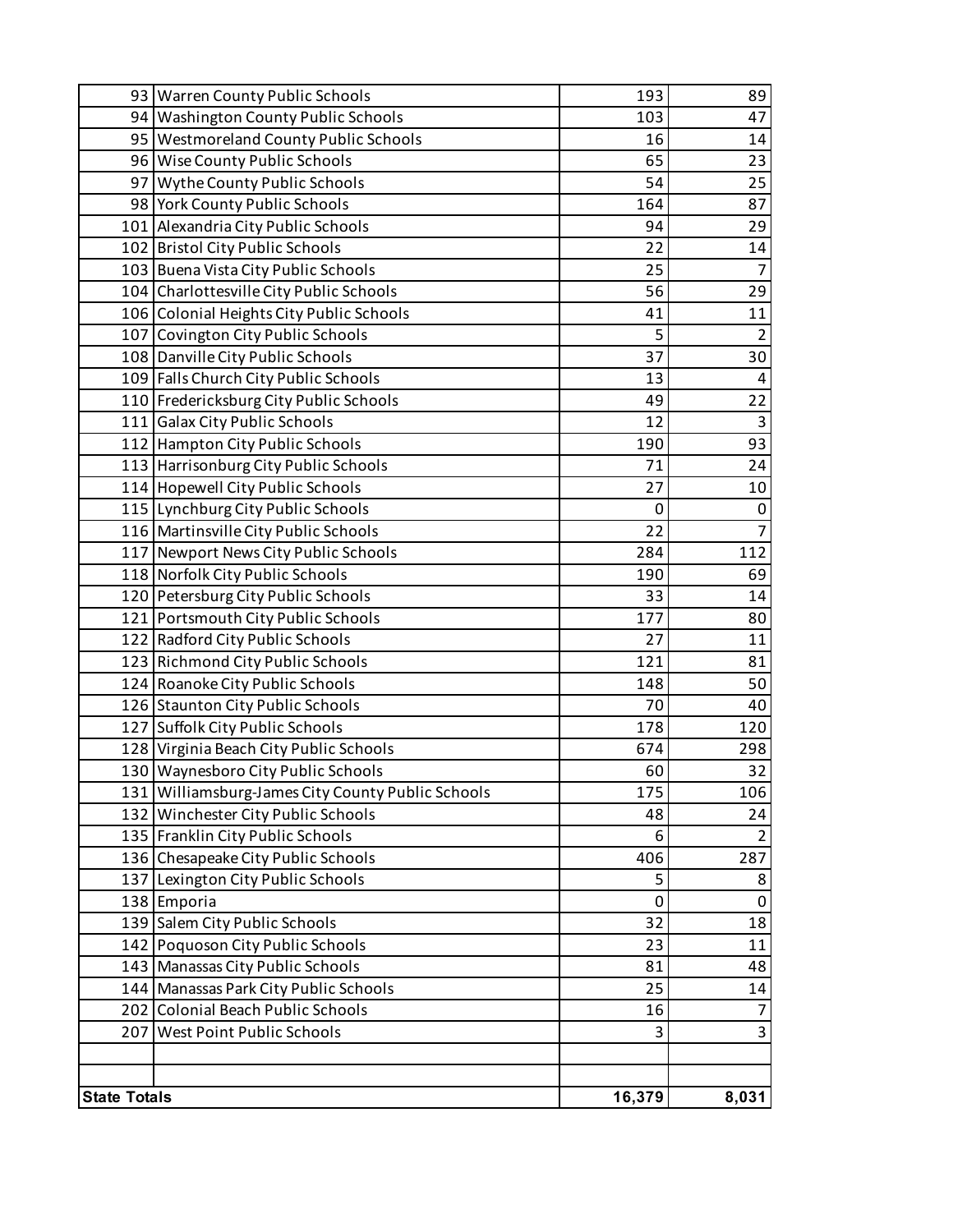## **Virginia Department of Education Home-Schooled Students and Religious Exemptions 2016 - 2017**

| Home                       | Home             |                   | <b>Religious</b>          | Religious                  | <b>Religious</b>        | <b>Religious</b> |
|----------------------------|------------------|-------------------|---------------------------|----------------------------|-------------------------|------------------|
| Instruction 9- Instruction |                  | <b>Total Home</b> |                           | Exemptions K-Exemptions 6- | Exemptions 9-Exemptions |                  |
| 12                         | Other            | Instruction       | 5                         | 8                          | 12                      | Other            |
| 69                         | 0                | 199               | 20                        | 17                         | 22                      | 0                |
| 135                        | $\mathbf 0$      | 502               | 50                        | 25                         | 49                      | $\pmb{0}$        |
| 24                         | 0                | 81                | 6                         | 4                          | 8                       | $\pmb{0}$        |
| 30                         | 0                | 113               | 24                        | 12                         | 12                      | $\pmb{0}$        |
| 43                         | $\mathbf 0$      | 147               | 15                        | 4                          | 1                       | $\pmb{0}$        |
| 31                         | 112              | 224               | 17                        | 14                         | 14                      | 45               |
| 34                         | 0                | 168               | 0                         | 0                          | 0                       | $\pmb{0}$        |
| 139                        | $\mathbf 0$      | 537               | 73                        | 56                         | 108                     | $\pmb{0}$        |
| 4                          | 0                | 23                | 5                         | $\mathbf 0$                | 2                       | $\pmb{0}$        |
| 207                        | $\mathbf 0$      | 823               | 62                        | 39                         | 45                      | 46               |
| 10                         | $\boldsymbol{0}$ | 25                | $\overline{2}$            | $\mathbf 0$                | $\mathbf 0$             | $\pmb{0}$        |
| 60                         | $\mathbf 0$      | 264               | 20                        | 26                         | 26                      | $\pmb{0}$        |
| 19                         | $\mathbf 0$      | 68                | $\ensuremath{\mathsf{3}}$ | $\mathbf 0$                | 6                       | $\pmb{0}$        |
| 4                          | $\boldsymbol{0}$ | 30                | $\pmb{0}$                 | 0                          | $\mathbf 0$             | $\pmb{0}$        |
| 10                         | 0                | 57                | 8                         | 3                          | $\mathbf 0$             | $\pmb{0}$        |
| 117                        | 9                | 354               | 40                        | 34                         | 46                      | 15               |
| 46                         | $\boldsymbol{0}$ | 149               | $\mathbf 0$               | $\overline{2}$             | 3                       | $\pmb{0}$        |
| 35                         | 0                | 133               | 19                        | 19                         | 45                      | $\pmb{0}$        |
| 9                          | $\mathbf 0$      | 41                | 0                         | 0                          | 0                       | $\pmb{0}$        |
| 20                         | $\pmb{0}$        | 53                | 13                        | 18                         | 46                      | $\pmb{0}$        |
| 522                        | 9                | 1918              | 20                        | 10                         | 10                      | $\mathbf 0$      |
| 38                         | 0                | 147               | 13                        | 8                          | 15                      | 18               |
| 13                         | $\boldsymbol{0}$ | 32                | 3                         | $\mathbf{1}$               | 7                       | $\pmb{0}$        |
| 143                        | 0                | 446               | 91                        | 42                         | 50                      | 24               |
| 15                         | 0                | 68                | 4                         | 3                          | 6                       | 9                |
| 14                         | $\pmb{0}$        | 66                | $\boldsymbol{0}$          | 0                          | $\mathbf 0$             | $\pmb{0}$        |
| 35                         | 0                | 111               | 6                         | 6                          | 19                      | 15               |
| 675                        | 0                | 3062              | 87                        | 78                         | 201                     | $\pmb{0}$        |
| 166                        | 0                | 533               | 87                        | 59                         | 65                      | $\pmb{0}$        |
| 69                         | 0                | 177               | 45                        | 33                         | 42                      | 47               |
| 41                         | 0                | 186               | 17                        | 21                         | 18                      | $\pmb{0}$        |
| 159                        | $\pmb{0}$        | 513               | 48                        | 46                         | 54                      | 0                |
| 167                        | 0                | 388               | 18                        | $\overline{7}$             | $\overline{5}$          | $\pmb{0}$        |
| 20                         | $\mathbf 0$      | 74                | 27                        | 17                         | 21                      | $\pmb{0}$        |
| 57                         | 15               | 235               | 29                        | 29                         | 38                      | $\pmb{0}$        |
| 31                         | 0                | 107               | 30                        | 11                         | 21                      | $\pmb{0}$        |
| 37                         | $\pmb{0}$        | 86                | 9                         | 11                         | 17                      | $\mathbf 1$      |
| 50                         | $\pmb{0}$        | 193               | 6                         | $\overline{7}$             | 20                      | $\pmb{0}$        |
| 3                          | 0                | 8                 | 0                         | $\pmb{0}$                  | $\pmb{0}$               | $\pmb{0}$        |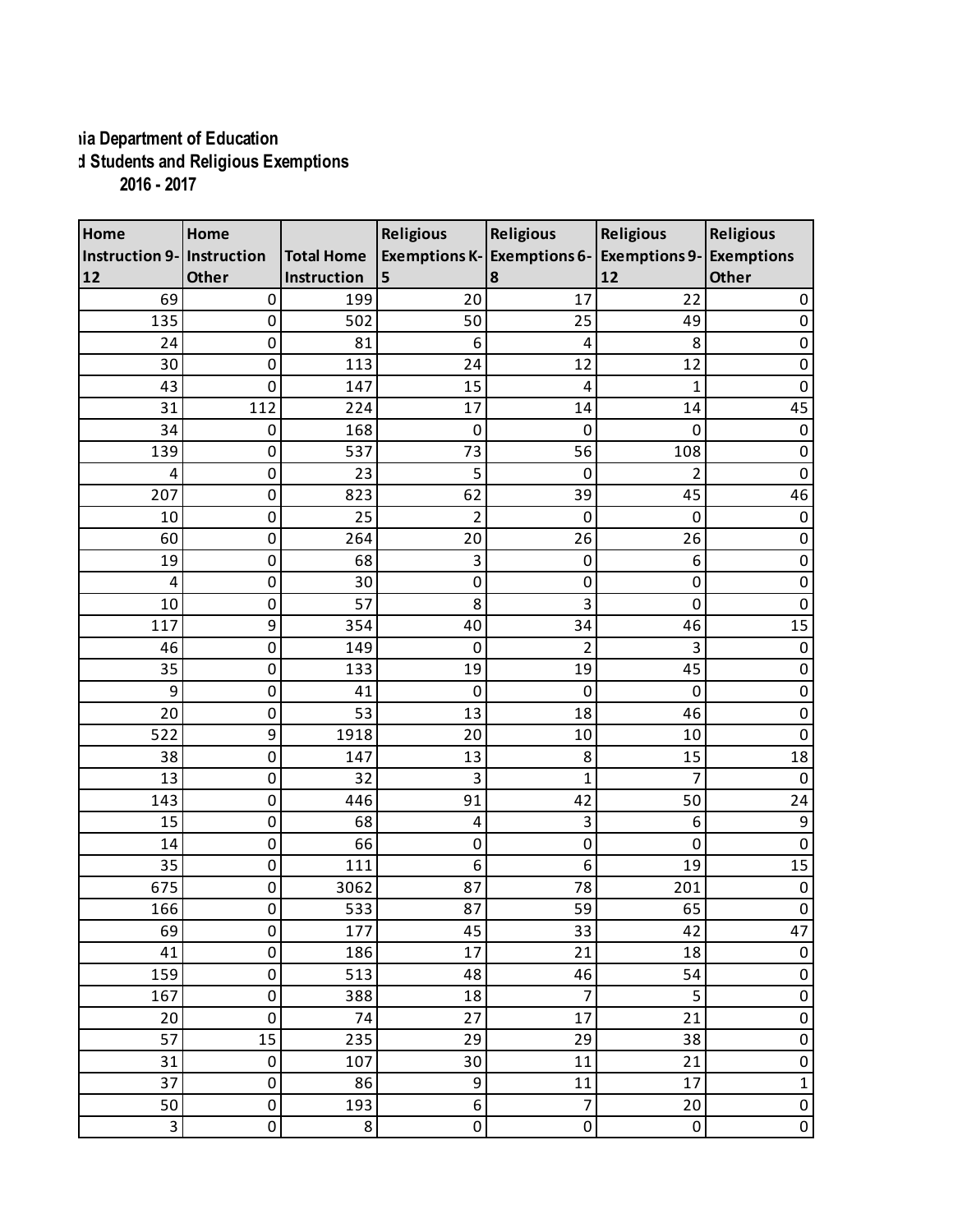| 51             | 0                | 152        | 7                       | 12                      | 14                      | 0                                |
|----------------|------------------|------------|-------------------------|-------------------------|-------------------------|----------------------------------|
| 198            | 0                | 670        | 37                      | 26                      | 56                      | $\pmb{0}$                        |
| 237            | 0                | 910        | 24                      | 18                      | 31                      | 33                               |
| 45             | 0                | 155        | 37                      | 19                      | 45                      | $\pmb{0}$                        |
| 5              | $\mathbf 0$      | 13         | 8                       | $\boldsymbol{6}$        | 3                       | $\pmb{0}$                        |
| 100            | 0                | 289        | 16                      | 9                       | 21                      | $\mathsf{O}\xspace$              |
| 77             | $\overline{2}$   | 343        | 50                      | 24                      | 36                      | 6                                |
| 15             | $\mathbf 0$      | 50         | 5                       | 4                       | 1                       | $\pmb{0}$                        |
| 31             | 0                | 119        | 5                       | 2                       | $\overline{\mathbf{c}}$ | $\mathsf{O}\xspace$              |
| $\mathsf 3$    | 0                | 28         | 5                       | 7                       | 4                       | $\pmb{0}$                        |
| 48             | $\mathbf 0$      | 107        | 10                      | 6                       | 7                       | $\mathbf 0$                      |
| 385            | 0                | 1664       | $\pmb{0}$               | 0                       | 0                       | 26                               |
| 61             | $\overline{2}$   | 183        | $\mathbf 0$             | $\mathbf 0$             | $\mathbf 0$             | 36                               |
| 16             | $\mathbf 0$      | 42         | 10                      | $\mathbf 0$             | 8                       | $\pmb{0}$<br>$\mathsf{O}\xspace$ |
| 26<br>7        | 0<br>0           | 101<br>26  | 15<br>3                 | 15                      | 27<br>1                 | $\mathsf 0$                      |
| 37             | 1                | 97         | 11                      | 1<br>9                  | 14                      | $\overline{2}$                   |
| $\overline{c}$ | 0                | 27         | $\pmb{0}$               | $\mathbf 0$             | 0                       | $\mathbf 0$                      |
| 113            | 0                | 395        | 3                       | $\mathbf 0$             | 1                       | $\mathsf 0$                      |
| 4              | 0                | 53         | 24                      | 17                      | 16                      | $\pmb{0}$                        |
| 41             | 0                | 135        | 12                      | 11                      | 7                       | $\mathsf{O}\xspace$              |
| 28             | 0                | 58         | 7                       | 4                       | 6                       | $\pmb{0}$                        |
| $\overline{7}$ | 0                | 29         | $\overline{c}$          | 0                       | $\mathbf 0$             | $\pmb{0}$                        |
| 22             | 0                | 66         | $\overline{\mathbf{c}}$ | $\overline{7}$          | 11                      | $\mathsf{O}\xspace$              |
| 81             | 0                | 256        | 29                      | 21                      | 46                      | $\pmb{0}$                        |
| 18             | 0                | 58         | 15                      | 5                       | 13                      | $\mathsf{O}\xspace$              |
| 25             | 0                | 71         | 17                      | 12                      | 30                      | $\pmb{0}$                        |
| 87             | 0                | 251        | 0                       | $\mathbf 0$             | 0                       | 169                              |
| 104            | 15               | 310        | 15                      | 18                      | 34                      | $\pmb{0}$                        |
| 36             | $\pmb{0}$        | 138        | 12                      | 8                       | 12                      | $\pmb{0}$                        |
| 43             | 0                | 164        | 11                      | 9                       | 18                      | 12                               |
| 367            | 0                | 1958       | $10\,$                  | 4                       | $\overline{7}$          | $\pmb{0}$                        |
| 24             | 0                | 100        | $\overline{7}$          | 1                       | 2                       | 0                                |
| 5              | 0                | 40         | 0                       | 0                       | $\mathbf{1}$            | $\pmb{0}$                        |
| 10             | $\overline{2}$   | 41         | $\mathbf{1}$            | 1                       | $\overline{2}$          | $\overline{2}$                   |
| 141            | 5                | 555        | 46                      | 34                      | 53                      | $\overline{9}$                   |
| 35             | 6                | 130        | 7                       | $\mathsf 3$             | 10                      | $\overline{\mathbf{5}}$          |
| 133            | $\boldsymbol{0}$ | 488        | 105                     | 90                      | 179                     | $\overline{0}$                   |
| 0              | 26               | 26         | 0                       | $\pmb{0}$               | 0                       | 17                               |
| 34             | $\pmb{0}$        | 93         | 5                       | 1                       | 7                       | $\pmb{0}$                        |
| 66             | 0                | 248        | 67                      | 33                      | 45                      | $\pmb{0}$                        |
| 58<br>36       | 0<br>$\mathbf 0$ | 140<br>102 | $17\,$<br>13            | 11<br>8                 | 19<br>11                | $\mathbf 0$<br>$\overline{9}$    |
| 256            | $\boldsymbol{0}$ | 987        | 66                      | 68                      | 11                      | $\pmb{0}$                        |
| 150            | 62               | 836        | 0                       | $\pmb{0}$               | $\pmb{0}$               | 198                              |
| 40             | $\pmb{0}$        | 98         | 11                      | 10                      | 16                      | $\pmb{0}$                        |
| 3              | 0                | 17         | $\overline{c}$          | 3                       | 1                       | $\pmb{0}$                        |
| 36             | 0                | 118        | $\overline{2}$          | $\overline{\mathbf{c}}$ | 3                       | $\pmb{0}$                        |
|                |                  |            |                         |                         |                         |                                  |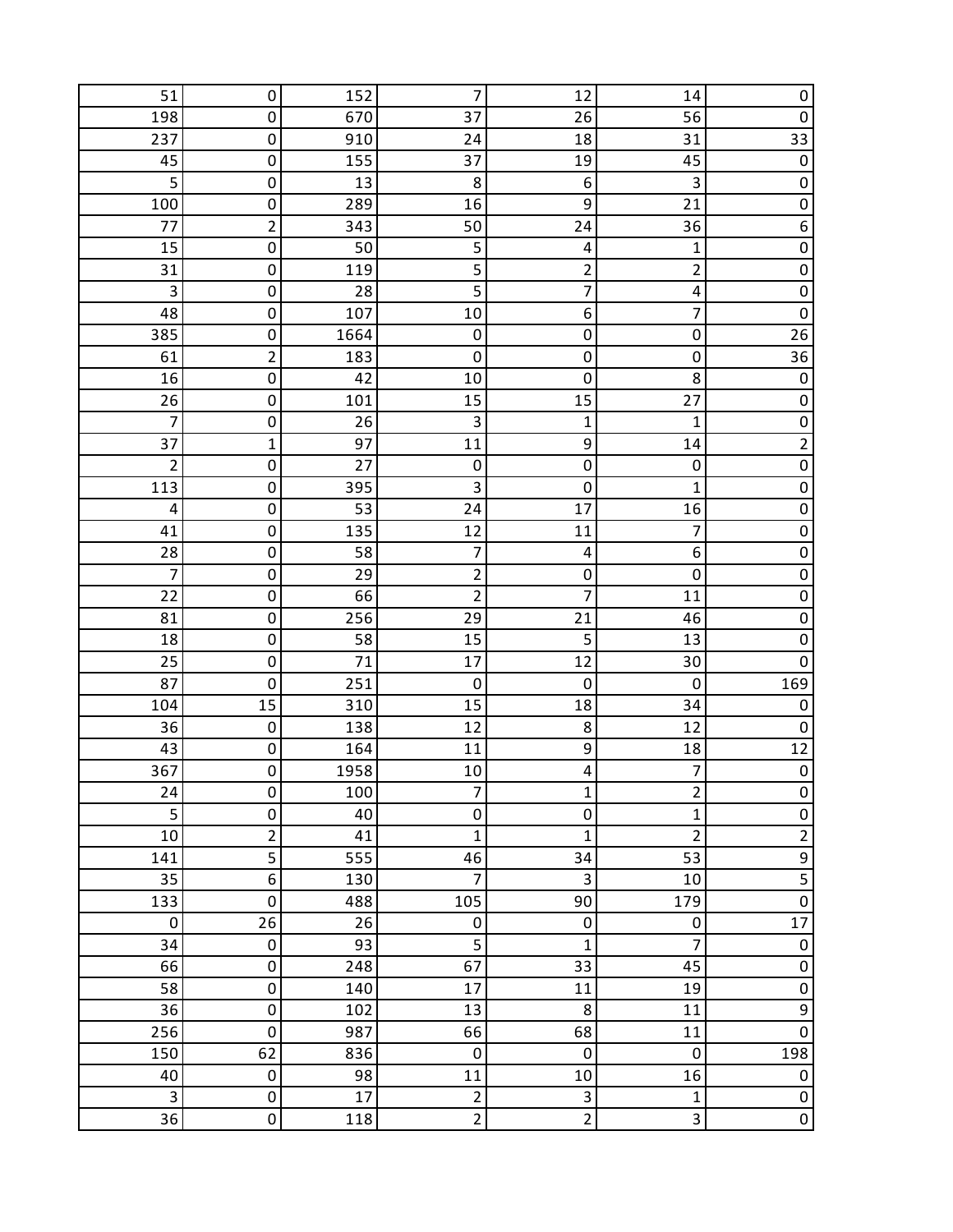| 85                      | 0                | 367         | 55                        | 55                      | 103                           | 0                   |
|-------------------------|------------------|-------------|---------------------------|-------------------------|-------------------------------|---------------------|
| 60                      | 3                | 213         | 57                        | 54                      | 55                            | $\mathsf{O}\xspace$ |
| 11                      | $\pmb{0}$        | 41          | 8                         | $\mathbf 1$             | 3                             | $\mathbf 0$         |
| 24                      | $\pmb{0}$        | 112         | 46                        | 33                      | 24                            | $\mathbf 0$         |
| 46                      | $\pmb{0}$        | 125         | 5                         | $\pmb{0}$               | $\mathbf{1}$                  | $\pmb{0}$           |
| 66                      | 90               | 407         | 21                        | 21                      | 33                            | $\mathbf 0$         |
| 24                      | $\mathbf 1$      | 148         | $\pmb{0}$                 | $\pmb{0}$               | $\pmb{0}$                     | $\pmb{0}$           |
| 18                      | 0                | 54          | $\ensuremath{\mathsf{3}}$ | $\mathbf 1$             | 0                             | $\pmb{0}$           |
| $\mathsf 3$             | 4                | 39          | $\pmb{0}$                 | $\pmb{0}$               | $\pmb{0}$                     | $\mathbf{1}$        |
| 26                      | $\pmb{0}$        | 111         | 3                         | $\pmb{0}$               | $\pmb{0}$                     | $\pmb{0}$           |
| 19                      | $\pmb{0}$        | 71          | 11                        | 12                      | 5                             | $\pmb{0}$           |
| 12                      | $\pmb{0}$        | 19          | 1                         | $\mathbf{1}$            | $\mathbf 1$                   | $\mathbf 0$         |
| 35                      | $\pmb{0}$        | 102         | $\pmb{0}$                 | 0                       | $\pmb{0}$                     | $\pmb{0}$           |
| $\overline{\mathbf{3}}$ | $\pmb{0}$        | 20          | $\pmb{0}$                 | 0                       | $\mathbf 2$                   | $\mathbf 0$         |
| 21                      | $\pmb{0}$        | 92          | 3                         | $\overline{2}$          | $\mathbf{1}$                  | $\mathbf 0$         |
| 9                       | $\mathbf 0$      | 24          | 3                         | $\overline{2}$          | $\pmb{4}$                     | $\pmb{0}$           |
| 72                      | 23               | 378         | 8                         | 8                       | 7                             | $\mathbf 0$         |
| 20                      | $\pmb{0}$        | 115         | 6                         | 5                       | 9                             | $\overline{0}$      |
| 21                      | 0                | 58          | 6                         | 5                       | 6                             | $\pmb{0}$           |
| $\mathbf 0$             | 480              | 480         | $\pmb{0}$                 | 0                       | $\pmb{0}$                     | 15<br>$\mathbf 0$   |
| 11<br>103               | 0<br>$\pmb{0}$   | 40<br>499   | 4<br>14                   | 3<br>$\mathsf 3$        | $\mathsf 3$<br>$\overline{2}$ | $\pmb{0}$           |
| 87                      | $\pmb{0}$        | 346         | $\pmb{0}$                 | 0                       | $\pmb{0}$                     | $\mathsf 0$         |
| 19                      | $\pmb{0}$        | 66          | 4                         | $\mathbf{1}$            | $\pmb{0}$                     | $\mathbf 0$         |
| 71                      | $\overline{2}$   | 330         | 3                         | 0                       | $\pmb{0}$                     | $\pmb{0}$           |
| 11                      | $\pmb{0}$        | 49          | $\mathbf 1$               | $\mathbf 1$             | $\overline{2}$                | $\mathbf 0$         |
| 60                      | $\mathbf 2$      | 264         | 5                         | 6                       | 4                             |                     |
| 89                      | $\mathbf 1$      | 288         | 7                         | 0                       | $\pmb{0}$                     | $\pmb{0}$           |
| 34                      | $\pmb{0}$        | 144         | 9                         | 8                       | 8                             | $\mathbf 0$         |
| 97                      | $\mathsf 3$      | 398         | 5                         | $\mathbf 2$             | 5                             | $\mathbf 0$         |
| 324                     | $\pmb{0}$        | 1296        | 7                         | 1                       | 4                             | $\mathbf 0$         |
| 57                      | 0                | 149         | 10                        | 5                       | 12                            | $\overline{0}$      |
| 89                      | $\pmb{0}$        | 370         | 18                        | 16                      | 11                            | $\pmb{0}$           |
| 30                      | $\boldsymbol{0}$ | 102         | 4                         | 1                       | $\pmb{0}$                     | 0                   |
| $\overline{2}$          | $\mathbf 0$      | 10          | $\pmb{0}$                 | 0                       | $\pmb{0}$                     | $\mathsf{O}\xspace$ |
| 228                     | $\pmb{0}$        | 921         | $\overline{c}$            | $\mathbf 0$             | $\pmb{0}$                     | $\pmb{0}$           |
| $\boldsymbol{0}$        | $\pmb{0}$        | 13          | $\pmb{0}$                 | 0                       | $\pmb{0}$                     | $\boldsymbol{0}$    |
| $\mathbf 0$             | $\pmb{0}$        | $\mathbf 0$ | $\mathbf 0$               | $\pmb{0}$               | $\pmb{0}$                     | $\pmb{0}$           |
| 28                      | $\pmb{0}$        | 78          | 3                         | $\overline{\mathbf{4}}$ | 3                             | $\pmb{0}$           |
| 12                      | $\pmb{0}$        | 46          | $\overline{c}$            | $\overline{2}$          | $\overline{2}$                | $\pmb{0}$           |
| 40                      | $\mathbf 0$      | 169         | 9                         | 7                       | $\bf 8$                       | $\mathbf 0$         |
| 16                      | $\mathbf 1$      | 56          | 5                         | 3                       | 3                             | $\mathbf 1$         |
| 6                       | $\pmb{0}$        | 29          | $\mathbf 1$               | $\mathbf{1}$            | $\pmb{4}$                     | 7                   |
| $\overline{\mathbf{4}}$ | $\pmb{0}$        | 10          | 3                         | 0                       | 3                             | $\mathsf 0$         |
|                         |                  |             |                           |                         |                               |                     |
|                         |                  |             |                           |                         |                               |                     |
| 8,641                   | 876              | 33,927      | 2,020                     | 1,465                   | 2,201                         | 773                 |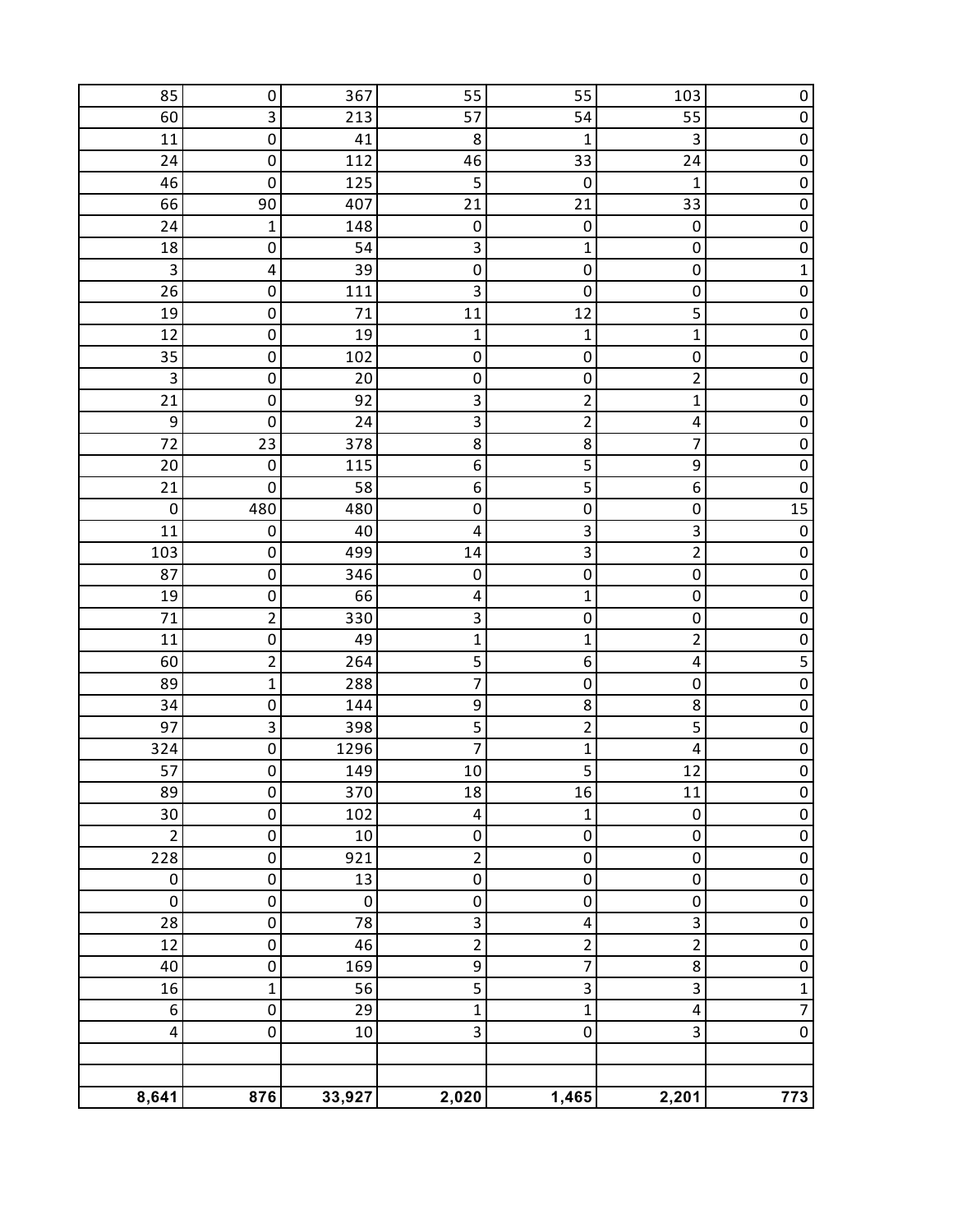| <b>Total Religious</b><br><b>Exemptions</b> |                                |
|---------------------------------------------|--------------------------------|
|                                             | $\overline{5}9$                |
|                                             | 124                            |
|                                             | 18                             |
|                                             | 48                             |
|                                             | $\overline{2}0$                |
|                                             | 90                             |
|                                             | 0                              |
|                                             | 23<br>7                        |
|                                             | 7                              |
|                                             | 192                            |
|                                             | $\overline{c}$                 |
|                                             | 72                             |
|                                             | 9                              |
|                                             | 0                              |
|                                             | $\overline{1}$<br>$\mathbf{1}$ |
|                                             | 135                            |
|                                             | 5                              |
|                                             | 83                             |
|                                             | 0                              |
|                                             | 7 <sub>2</sub>                 |
|                                             | 40<br>-<br>54                  |
|                                             |                                |
|                                             | 11<br>207                      |
|                                             | $\overline{2}2$                |
|                                             | 0                              |
|                                             | 46                             |
|                                             | 366                            |
|                                             | $\frac{1}{2}$ 11               |
|                                             | L67                            |
|                                             | 56                             |
|                                             | 148                            |
|                                             | 30                             |
|                                             | 65                             |
|                                             | 96                             |
|                                             | 62                             |
|                                             | 38                             |
|                                             | 33                             |
|                                             | 0                              |

Г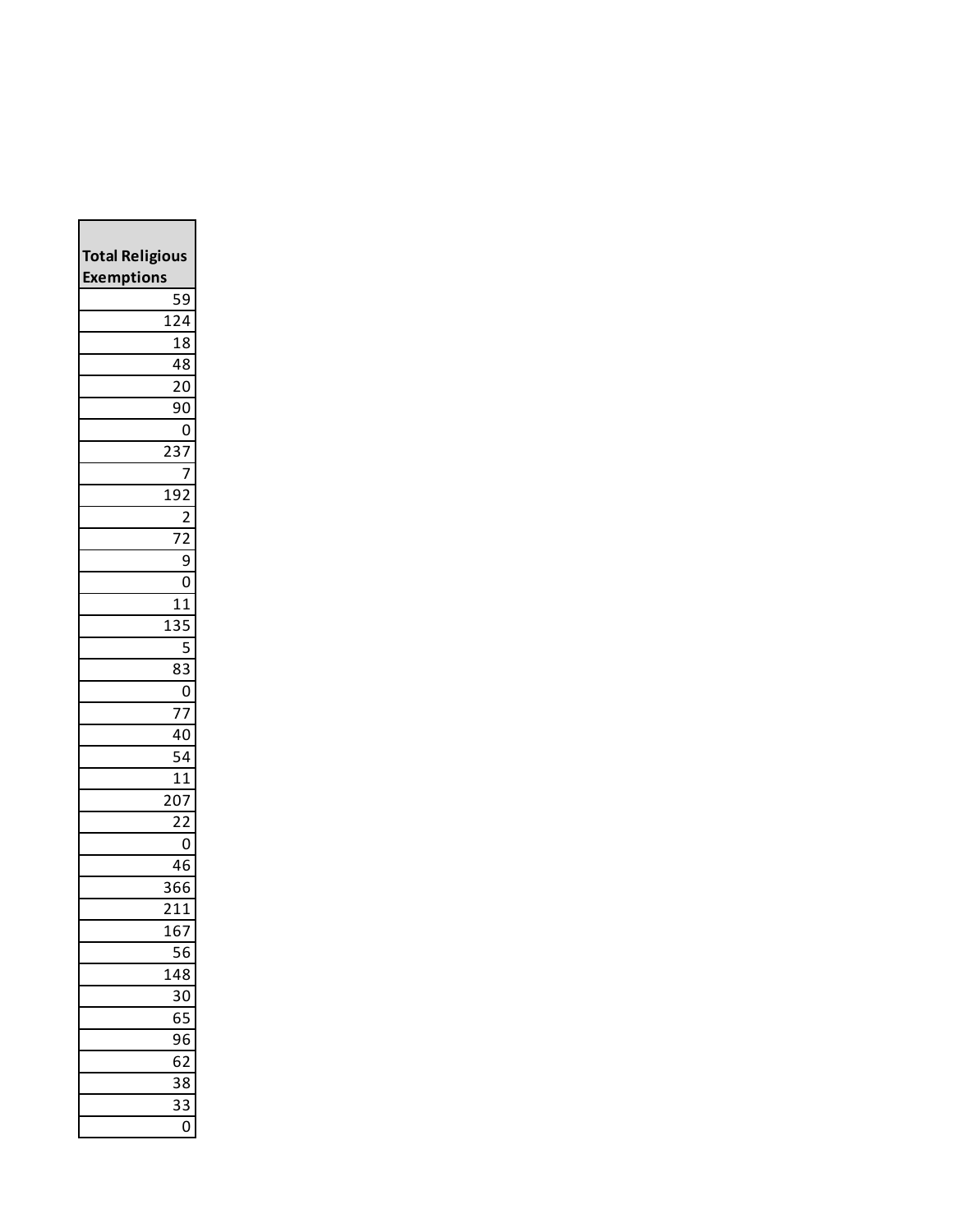|                  | 33                    |
|------------------|-----------------------|
| 119              |                       |
| $\frac{1}{106}$  |                       |
| $\overline{101}$ |                       |
|                  | $\overline{17}$       |
|                  | 46                    |
| 116              |                       |
|                  | $\overline{10}$       |
|                  | $\overline{9}$        |
|                  | 16<br>$\overline{23}$ |
|                  | $\overline{26}$       |
|                  | $\overline{36}$       |
|                  |                       |
|                  | $\frac{18}{57}$       |
|                  | $\overline{5}$        |
|                  | $\overline{36}$       |
|                  | $\overline{0}$        |
|                  | $\overline{4}$        |
|                  | $\frac{1}{57}$        |
|                  | $\overline{30}$       |
|                  | $\overline{17}$       |
|                  | $\frac{1}{2}$         |
|                  | $\overline{20}$       |
|                  | $\overline{96}$       |
|                  | $\overline{33}$       |
|                  | 59                    |
| $\frac{169}{1}$  | 67                    |
|                  | $\overline{32}$       |
|                  | 50                    |
|                  | $\overline{21}$       |
|                  | 10                    |
|                  | $\overline{1}$        |
|                  | 6                     |
| 142              |                       |
|                  |                       |
| 374              |                       |
|                  | 17                    |
| 1                | 3                     |
| 145              |                       |
|                  | 47                    |
|                  | —<br>41               |
| 145              |                       |
| 198              |                       |
|                  | 37                    |
|                  | 6                     |
|                  |                       |